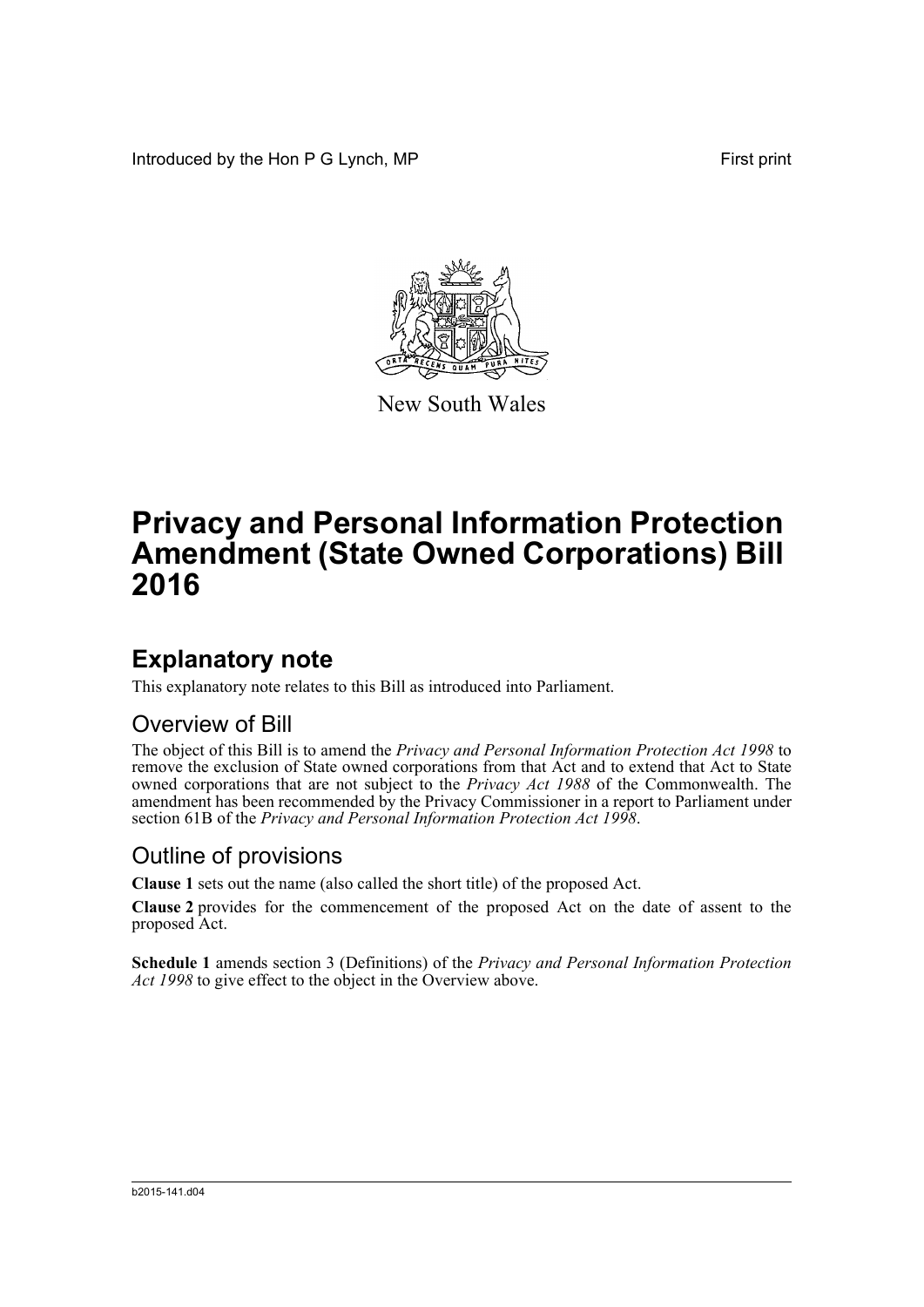Introduced by the Hon P G Lynch, MP First print



New South Wales

# **Privacy and Personal Information Protection Amendment (State Owned Corporations) Bill 2016**

## **Contents**

|            |                                                                             | Page |
|------------|-----------------------------------------------------------------------------|------|
|            | Name of Act                                                                 |      |
|            | Commencement                                                                | ົ    |
| Schedule 1 | Amendment of Privacy and Personal Information Protection Act<br>1998 No 133 |      |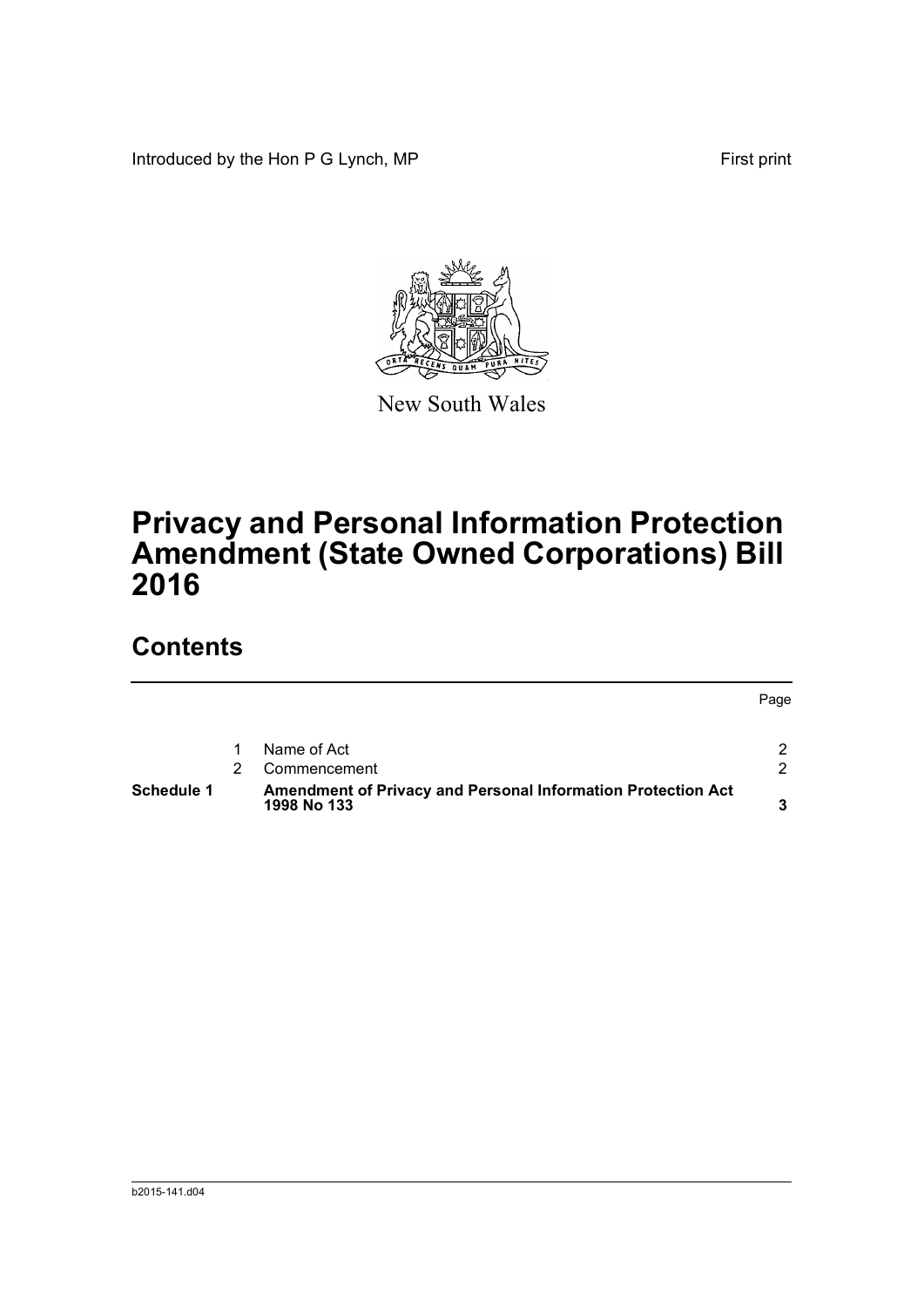

New South Wales

## **Privacy and Personal Information Protection Amendment (State Owned Corporations) Bill 2016**

No , 2016

#### **A Bill for**

An Act to amend the *Privacy and Personal Information Protection Act 1998* to extend its application to State owned corporations that are not subject to the *Privacy Act 1988* of the Commonwealth.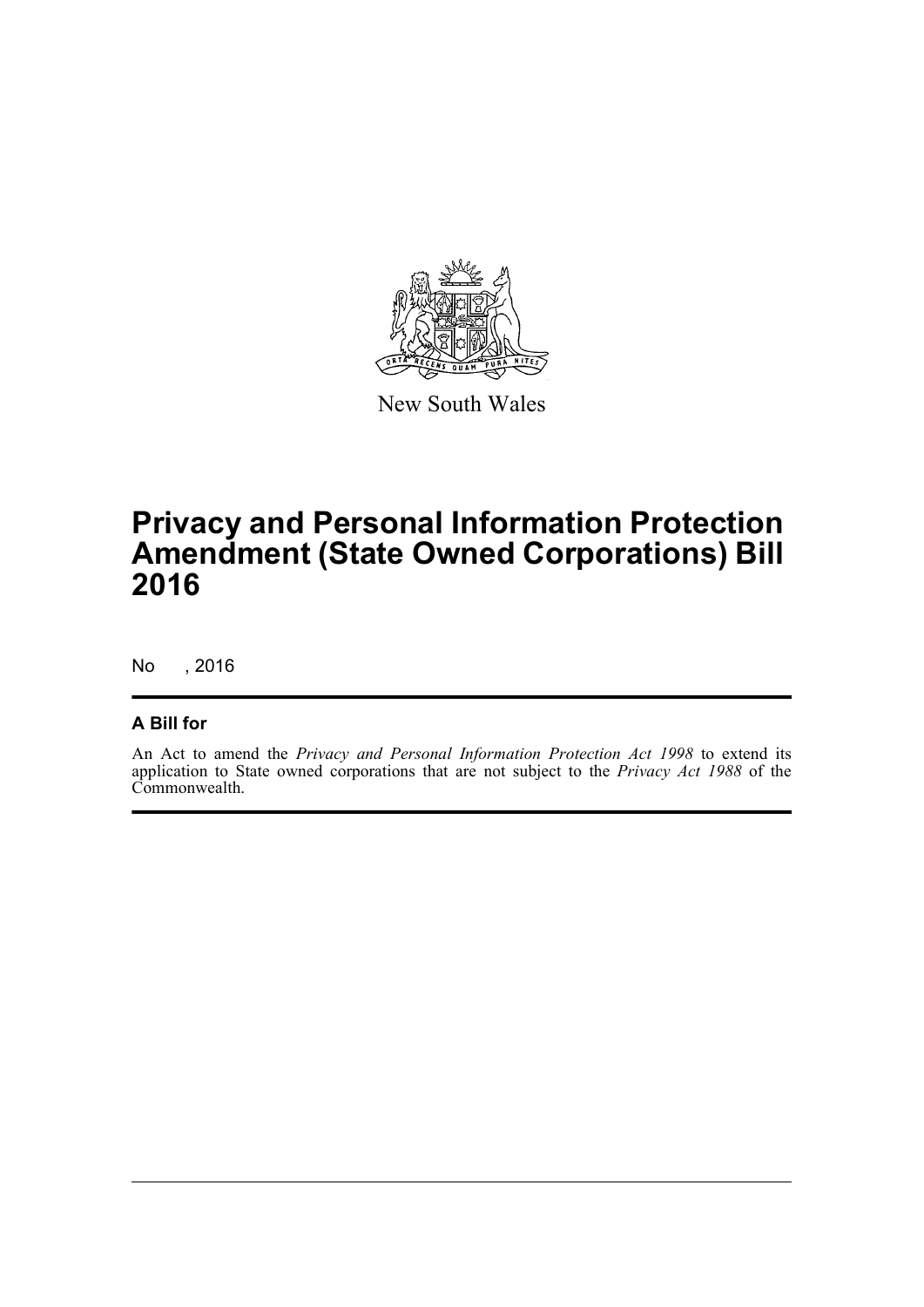Privacy and Personal Information Protection Amendment (State Owned Corporations) Bill 2016 [NSW]

<span id="page-3-1"></span><span id="page-3-0"></span>

| The Legislature of New South Wales enacts:                                                                    |        |
|---------------------------------------------------------------------------------------------------------------|--------|
| Name of Act                                                                                                   | 2      |
| This Act is the Privacy and Personal Information Protection Amendment (State<br>Owned Corporations) Act 2016. | 3<br>4 |
| <b>Commencement</b>                                                                                           | 5      |
| This Act commences on the date of assent to this Act.                                                         | 6      |
|                                                                                                               |        |